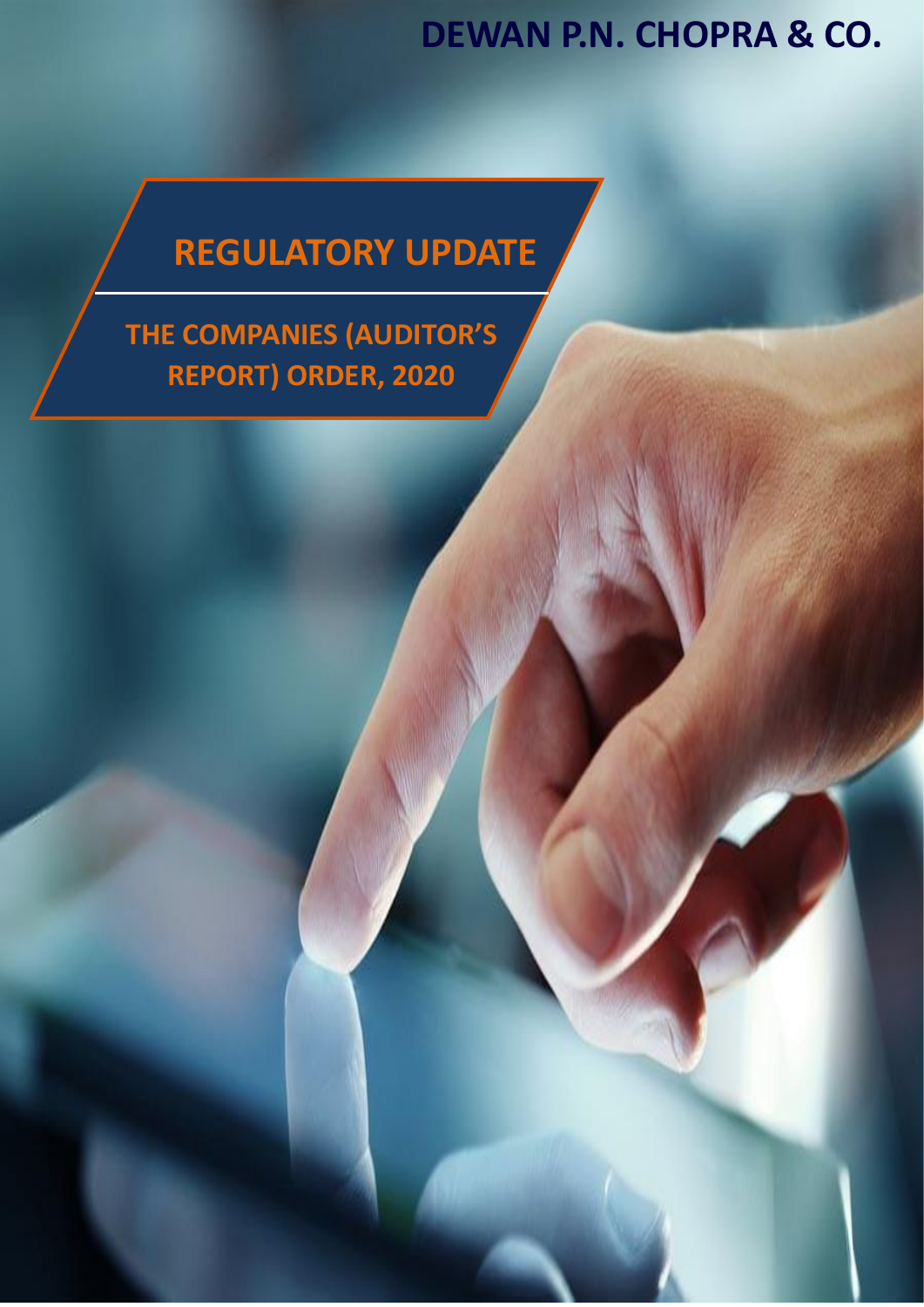## **The COMPANIES (AUDITOR'S REPORT) ORDER, 2020**

#### **Background:**

**Companies Auditor Report Order(CARO)** is an order which lists down the matters on which an auditor is required to report as per Section 143(11) of Companies Act, 2013. **Thus, auditor of those entities on which CARO is applicable is required to report on certain specific clauses as prescribed in the Order.** 

Earlier it was CARO 2016 which has 16 clauses but on 25.02.2020 MCA notifies CARO 2020 which has 21 clauses. **CARO 2020 is applicable for audits of financial years commencing on or after 1 April 2021.**

**The Institute of Chartered Accountants of India** has issued a **Guidance Note on CARO 2020** which provides guidance on application of the CARO 2020. The CARO 2020 aims to **enhance the overall quality of reporting** by company auditors through **enhanced reporting disclosures**.

#### **Applicability:**

The Act applies to all Company including foreign company as defined in section 2(42) of the companies Act 2013, except:

- a. Banking Company, Insurance Company, Section 8 Company, One Person Company, Small Company and
- b. Private limited Company, not being subsidiary or holding of a public company, having paid up capital & reserve and surplus not more than Rs. 1 crore as on balance sheet date and which does not have total borrowings exceeding Rs. 1 crore at any point of time during the financial year and which does not have total revenue exceeding Rs. 10 crores during financial year as per the financial statements.
- c. The Order is also applicable to audit of branches of a company.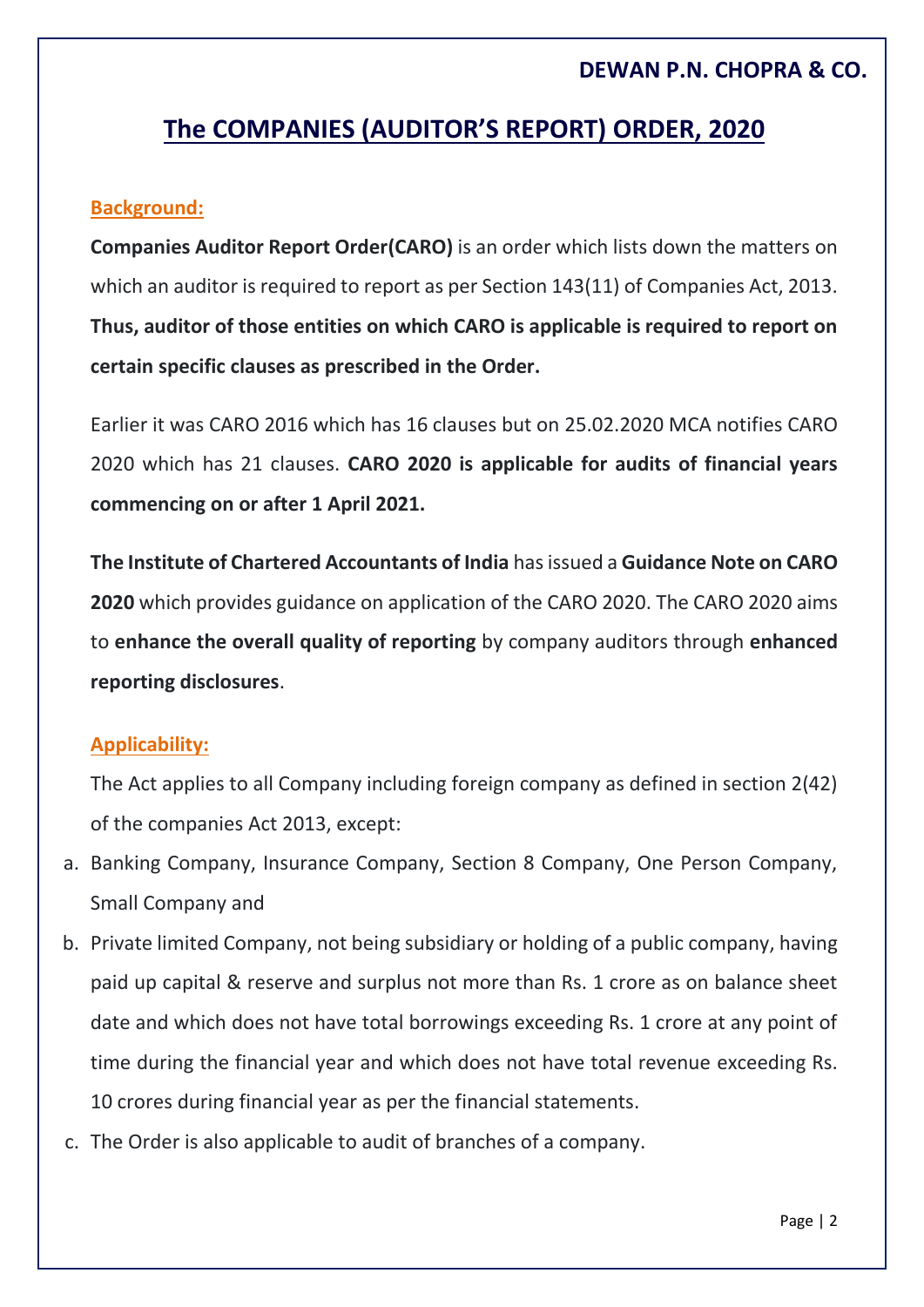d. The order specifically provides that it shall not apply to the auditor's report on consolidated financial statements except for clause (xxi).

#### **Reporting Points for Auditors:**

- **1. Amended Clauses**
- **a. Clause (i) - Property, Plant & Equipment(PPE) and Intangible Assets**
- New reporting on maintenance of proper records showing full particulars of intangible assets.
- $\triangleright$  Disclosure regarding title deeds of Immovable property (other than properties where the company is the lessee) now required, as per the format specified.
- $\triangleright$  Additional disclosures and reporting requirements for revaluation of PPE (including Right-of-Use assets) and intangible assets undertaken during the year. Specific reporting on whether revaluation of assets done by registered valuer and whether such revaluation exceeds 10% of the aggregate net carrying value of each class of assets.
- Whether proceedings initiated or pending for holding any benami property are properly disclosed in the financial statements.

#### **b. Clause (ii) - Inventory**

- $\triangleright$  Auditor needs to report frequency of physical verification conducted at reasonable intervals whether coverage and procedure of physical verification of inventory is adequate or not
- $\triangleright$  Disclosure regarding discrepancies of 10% or more noticed in aggregate in each class of inventory at the time of physical verification of Inventory and whether they have been properly dealt in books of accounts.
- $\triangleright$  Whether the company has been sanctioned working capital limits in excess of Rs. 5 Crore and the quarterly returns filed by the company with banks or financial institutions are in agreement with books of accounts or not.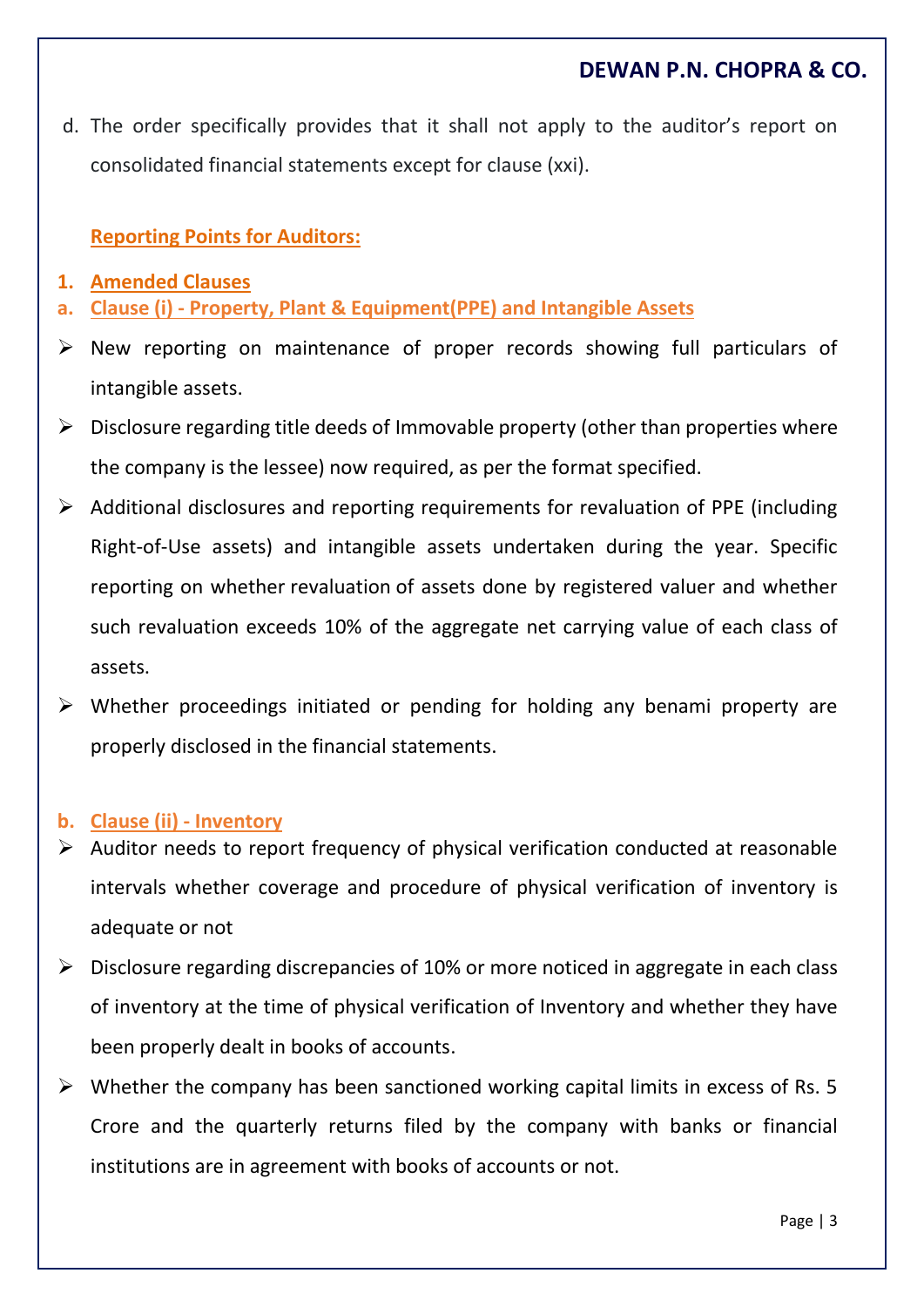#### **c. Clause (iii) - Investment, Guarantees, Securities, Loans and Advances**

- $\triangleright$  The ambit of reporting enhanced to include advances as well. In respect of loans and advances in the nature of loans, reporting on whether the schedule of repayment of principal and payment of interest has been stipulated and whether the repayments or receipts are regular. If the amount of loans and advances is overdue, the total amount that is overdue for more than 90 days has to be disclosed. Besides this, it is important to report whether reasonable steps have been taken by the company for recovery of the principal and interest.
- $\triangleright$  The ambit of financial transactions to be reported under this clause has been widened to include loan to any person as against the parties covered u/s 189 of Companies Act, 2013.
- $\triangleright$  Disclosure regarding whether investments made, guarantees provided, security given and the terms and conditions of the grant of all loans and advances in the nature of loans and guarantees provided are prejudicial to the company's interest.
- $\triangleright$  Disclosure regarding the loan or advance granted, renewed or extended or fresh loans has been settled against the overdue of existing loans.
- $\triangleright$  Disclosure regarding the loans or advances granted which are repayable on demand to promoters or related parties defined u/s 2(76) of Companies act, 2013.

#### **d. Clause (v) - Deposits**

 This clause has been amended & requires the auditor to further report the amounts which are deemed to be deposits.

#### **e. Clause (vii) - Statutory Dues**

 Clarification on payment of undisputed Goods and Service Tax on account of introduction of Goods and Service Tax in India.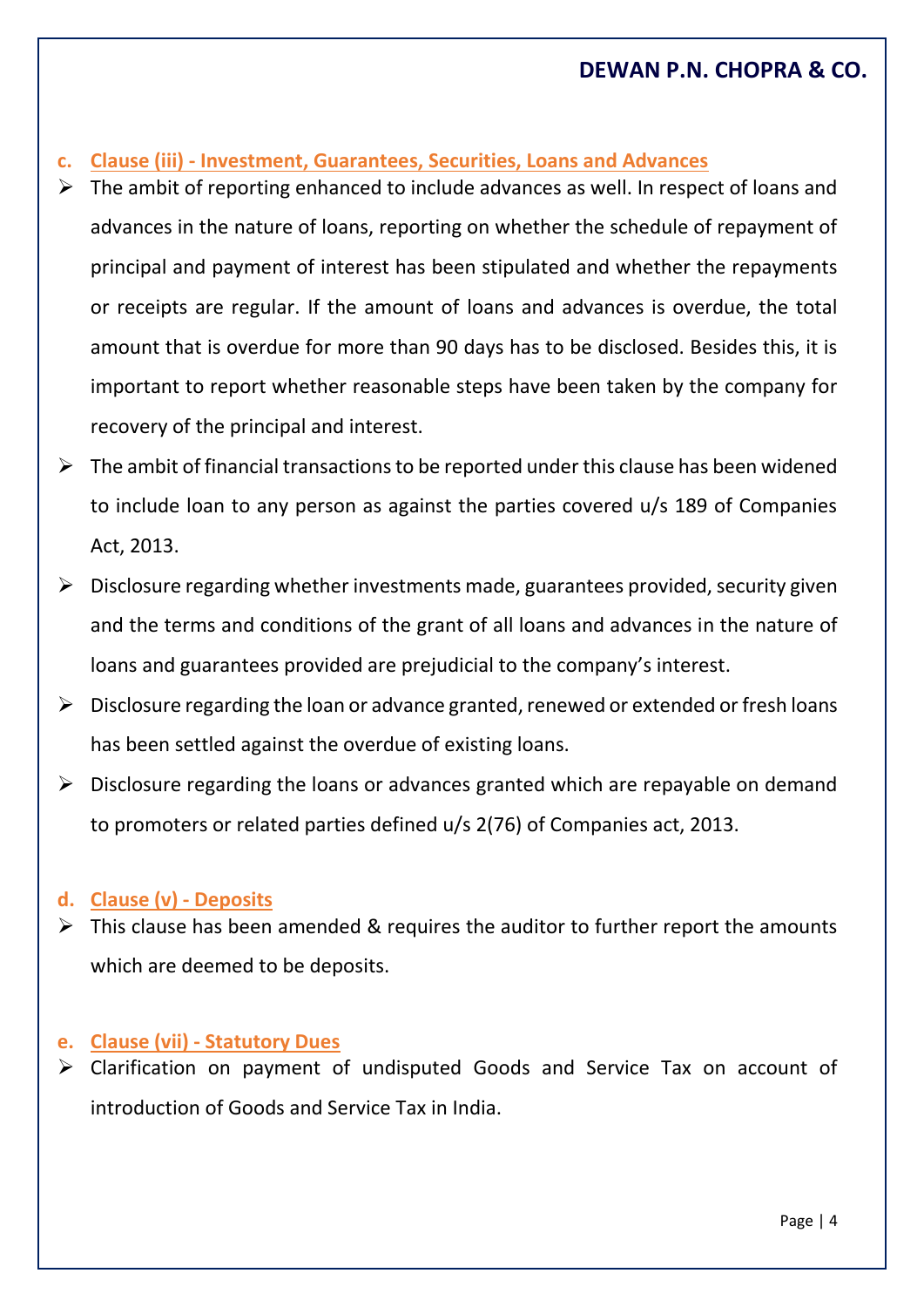- $\triangleright$  Increase in reporting requirement with respect to all statutory dues which are disputed. Earlier the reporting was limited with respect to disputed income tax, sales tax or service tax or customs duty, excise duty or value added tax.
- **f. Clause (ix) - Repayment of Loans or other Borrowings**
- $\triangleright$  This clause has been amended to include the default in repayment of loans/borrowings or payment of interest to any lender
- $\triangleright$  It also requires the auditor to report whether the company has been declared as willful defaulter by any bank or financial institution or other lender
- $\triangleright$  Further it requires to report whether the term loans were applied for the purpose for which it was obtained
- Whether the funds raised on short term basis have been utilized for long term purposes.
- $\triangleright$  The reporting requirements include whether the company has taken funds to meet the obligations of its subsidiaries, associates or joint ventures.
- $\triangleright$  Whether loans were raised during the year on pledge of securities held in its subsidiaries, associates or joint ventures; details to be reported and if the company has defaulted in repayment of such loans raised.

#### **g. Clause (xi) - Fraud**

- The revised clause requires reporting on any fraud by the company or any fraud on the company, i.e., reporting on fraud is not limited to frauds committed by the officers or employees of the company while reporting under this clause.
- $\triangleright$  Whether auditor has reported under section 143(12) of the Companies Act, 2013 by filing Form ADT-4 with the Central Government.
- $\triangleright$  Additional disclosure regarding whether whistle-blower complaints, if any received during the year has been considered by the company.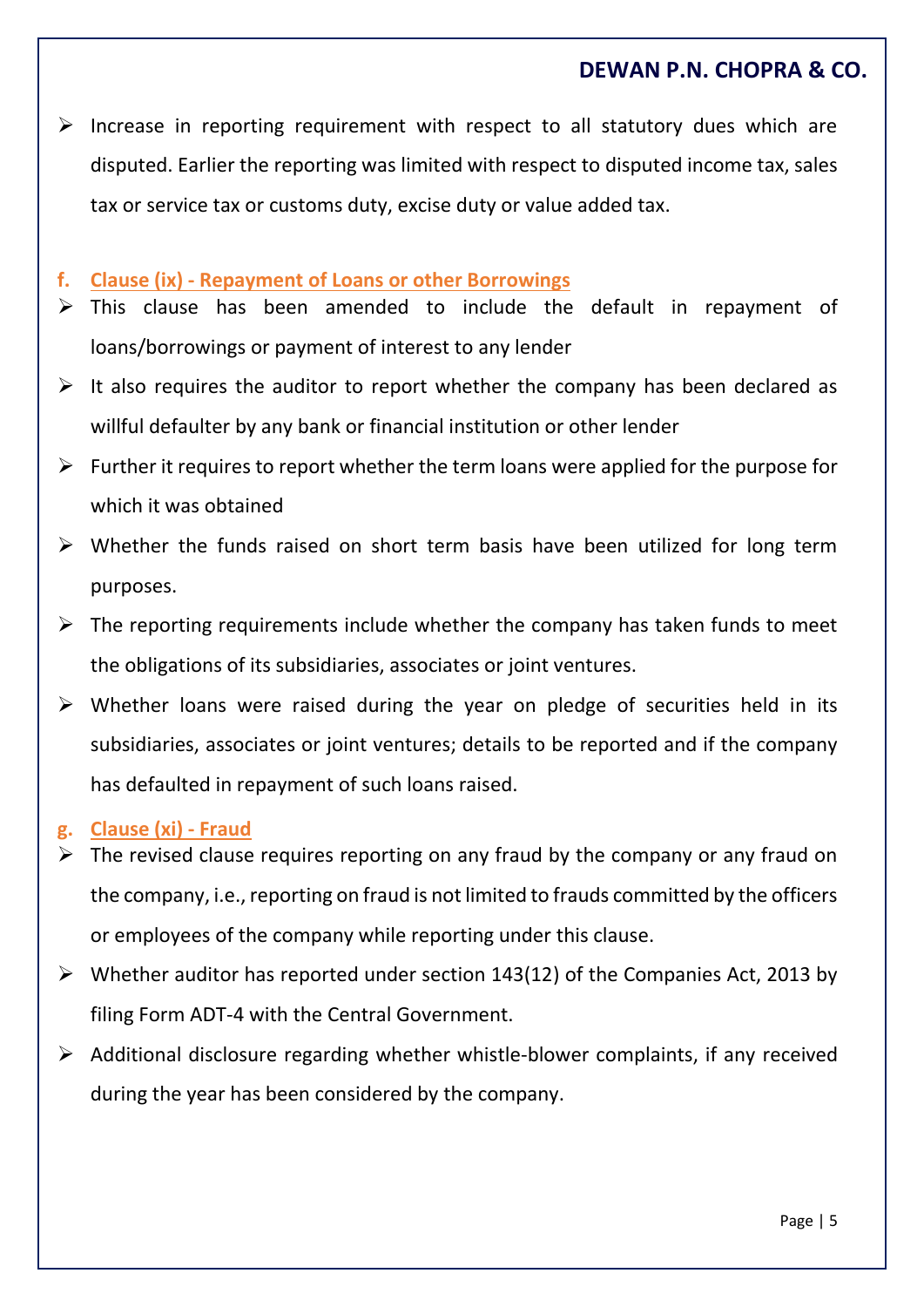#### **h. Clause (xii) - Nidhi Company**

- This clause requires the auditor to report the default in payment of interest on deposits or repayment thereof for any period.
- **i. Clause (xvi) - Registration requirements u/s 45-IA of the RBI Act,1934**
- $\triangleright$  This clause has been amended & additionally requiring the auditor to report whether the company has conducted any Non-Banking Financial or Housing Finance activities without a valid Certificate of Registration from RBI & whether the company is a CIC or exempted or unregistered CIC & continues to fulfil the criteria of a CIC.
- $\triangleright$  It further requires to report Total number of CIC, if the company has more than one CIC as part of the group.
- **2. Deleted Clause/ Merged Clause:**
- **a. Clause (xi) – Managerial Remuneration**
- This clause which required reporting on the **managerial remuneration** paid or provided as per the provisions of Section 197 has been deleted.
- **b. Clause (xiv) as per CARO 2016 – Preferential Allotment, Private Placement of Shares**
- $\triangleright$  This clause which required reporting on compliance of Section 42 of companies act 2013 on the **Preferential allotment, private placement of shares or fully or partly convertible debentures** made has been merged with Clause (x) of CARO 2020.
- **3. Newly Inserted Clause:**
- **a. Clause (viii) - Unrecorded Income**
- $\triangleright$  This clause has been inserted which requires the auditor to report on transactions surrendered or disclosed as income during the year in tax assessments under the Income Tax Act, 1961 and whether the same has been properly recorded in the books of accounts during the year.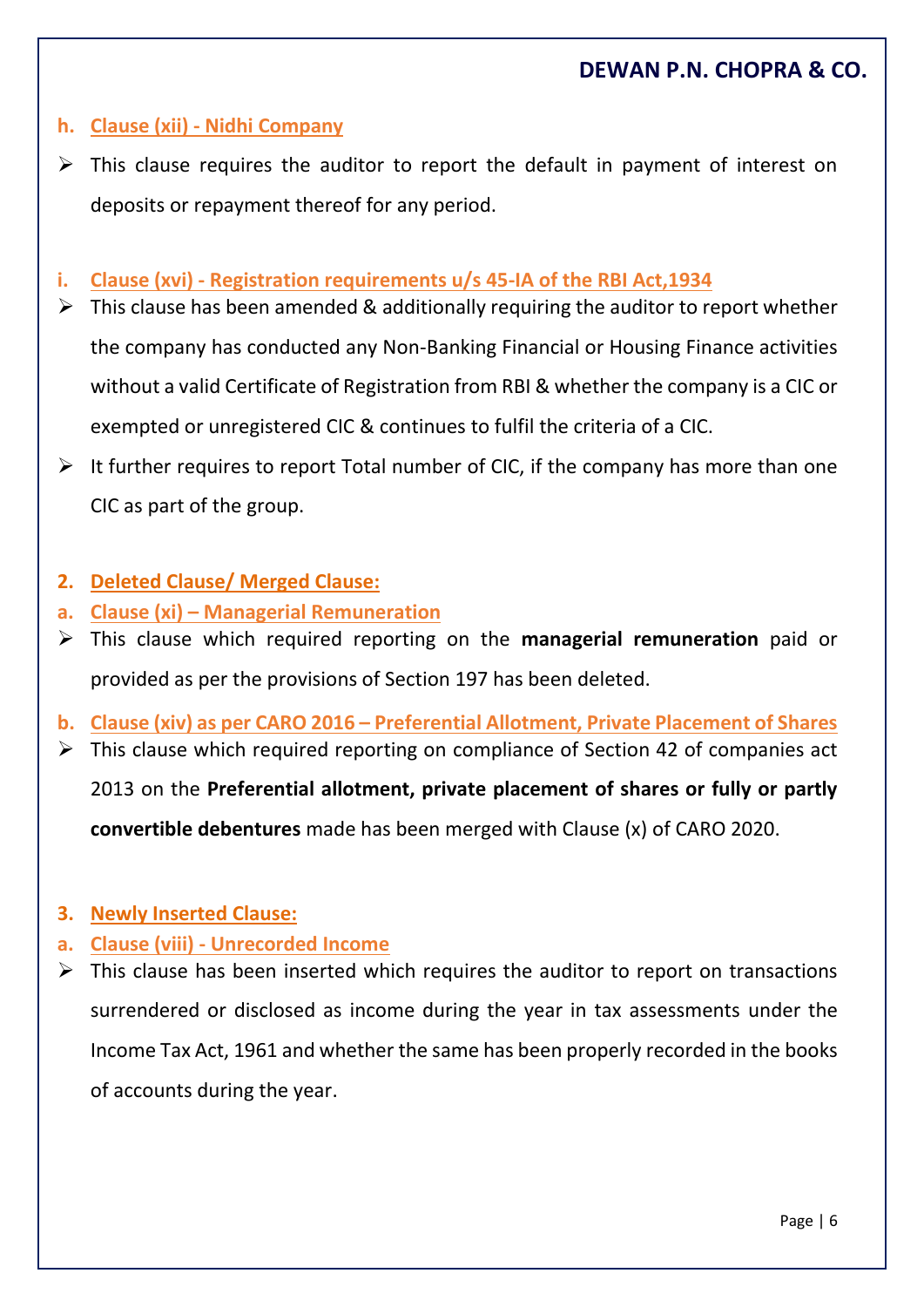#### **b. Clause (xiv) - Internal Audit**

- $\triangleright$  New clause has been inserted which requires the auditor to report whether the company has an internal audit system commensurate with the size & nature of its Business.
- $\triangleright$  Whether the Internal audit report has been considered by the statutory auditor.

#### **c. Clause (xvii) - Cash Losses**

 $\triangleright$  New clause has been inserted which requires the auditor to report whether the company has incurred cash losses in the financial year & the immediately preceding financial year.

#### **d. Clause (xviii) - Resignation of statutory Auditors**

 New clause has been inserted which requires the auditor to report whether there has been any resignation of auditors during the year and whether the issues, objections or concerns by the outgoing auditor has been considered.

#### **e. Clause (xix) - Material uncertainty on meeting liabilities**

 Auditor need to analyse on the basis of financial ratios, ageing and expected dates of realization of financial assets and payment of financial liabilities, other information accompanying the financial statements, the auditor's knowledge of the Board of Directors and management plans and to report whether the auditor is of the opinion that no material uncertainty exists as on date of audit report & company is able to meet its liability within a period of 1 year from Balance sheet date.

#### **f. Clause (xx) - Transfer to fund specified under schedule VII**

 $\triangleright$  This clause has been inserted which requires the auditor to report whether in respect of ongoing projects, the unspent amount of the CSR activities has been transferred to special designated bank account and in case of other than ongoing projects the